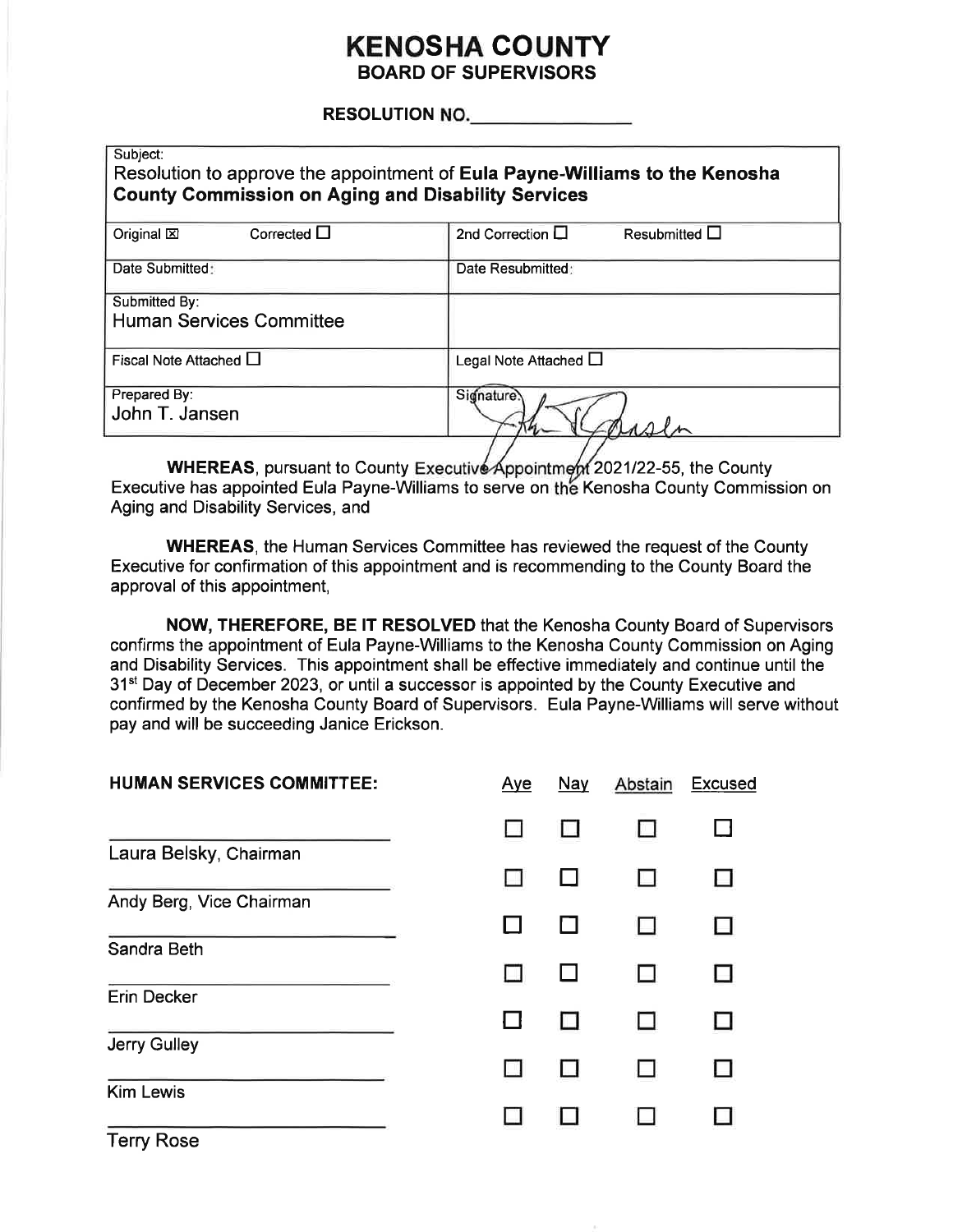

# COUNTY OF KENOSHA

**OFFICE OF THE COUNTY EXECUTIVE** Jim Kreuser, County Executive

 $1010-56$ <sup>th</sup> Street, Third Floor Kenosha, Wisconsin 53 140 (262) 6s3-2600 Fax: (262) 653-2817

## **ADMINISTRATIVE PROPOSAL**

## **COUNTY EXECUTIVE APPOINTMENT 2021/22-55**

#### RE: KENOSHA COUNTY COMMISSION ON AGING AND DISABILITY SERVICES

TO THE HONORABLE KENOSHA COUNTY BOARD OF SUPERVISORS

Placing special trust in his/her/their judgment and based upon his/her/their qualifications, I hereby submit to the Honorable Kenosha County Board of Supervisors, for its review and approval, the name of

> Eula Payne-Williams Kenosha, WI 53142

to serve on the Kenosha County Commission on Aging and Disability Services beginning immediately upon confirmation by the County Board and continuing until the 31<sup>st</sup> day of December 2023 or until a successor is appointed by the County Executive and confirmed by the Kenosha County Board of Supervisors.

Eula Payne-Williams will serve without pay

Eula Payne-Williams will be succeeding Janice Erickson on the Commission.

Respectfully submitted this 12<sup>th</sup> day of January 2022.

in Kreuser

Jim Kreuser Kenosha County Executive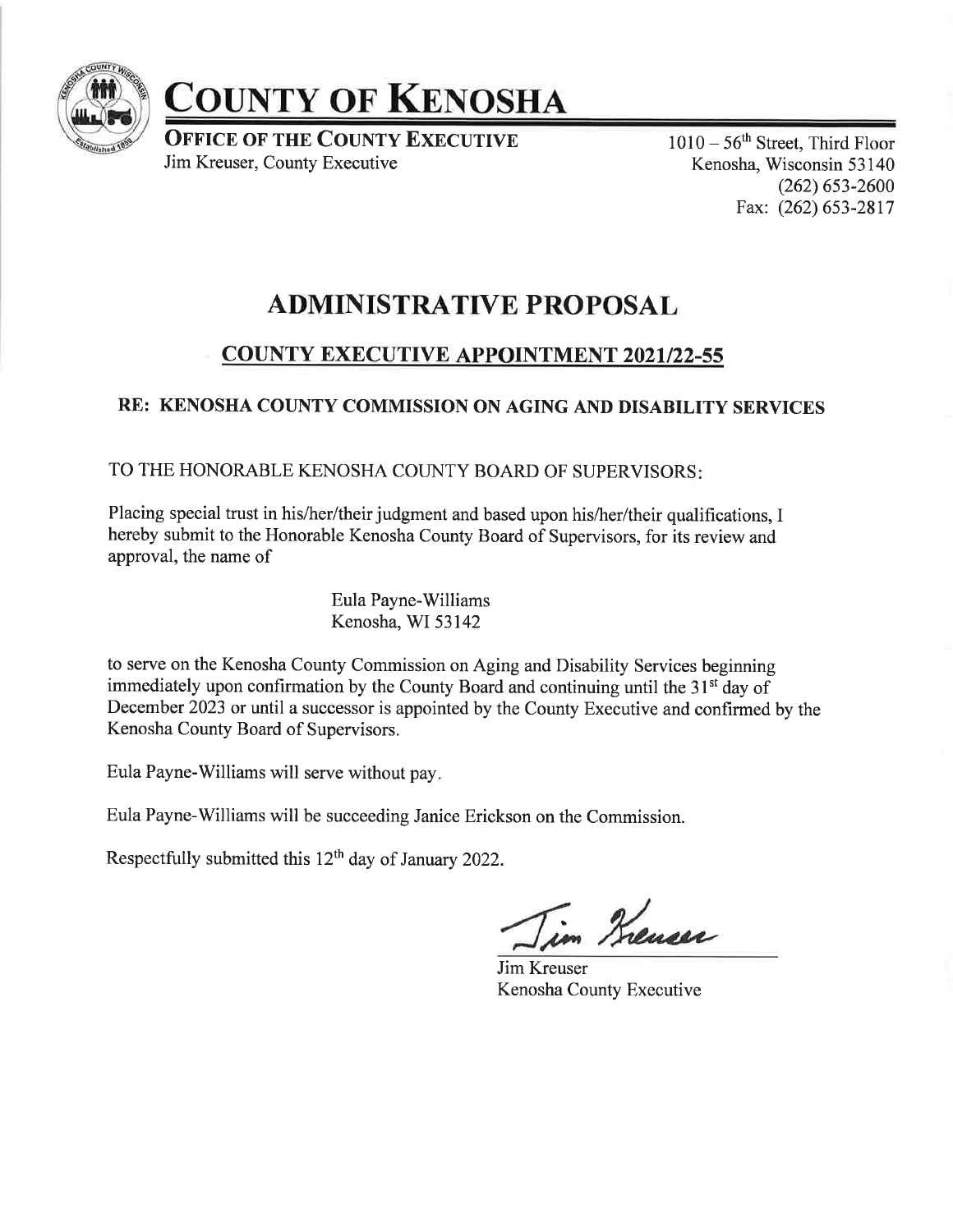#### **COUNTY OF KENOSHA** OFFICE OF THE COUNTY EXECUTIVE **JIM KREUSER**

#### **APPOINTMENT PROFILE** KENOSHA COUNTY COMMISSIONS, COMMITTEES & BOARDS

 $\alpha$ 

| (Please type or print)<br>Information marked with an * will be redacted before this form is publicly posted.                                                                                                                |                     |                                                                                                             |  |  |
|-----------------------------------------------------------------------------------------------------------------------------------------------------------------------------------------------------------------------------|---------------------|-------------------------------------------------------------------------------------------------------------|--|--|
|                                                                                                                                                                                                                             |                     |                                                                                                             |  |  |
|                                                                                                                                                                                                                             |                     | Name: $\frac{\int \frac{\partial u}{\partial x} u(x+h) \, dx}{\text{First}}$ Middle Initial (optional) Last |  |  |
|                                                                                                                                                                                                                             |                     |                                                                                                             |  |  |
|                                                                                                                                                                                                                             | *Residence Address: |                                                                                                             |  |  |
|                                                                                                                                                                                                                             |                     | Occupation: Retired Company Title                                                                           |  |  |
|                                                                                                                                                                                                                             |                     |                                                                                                             |  |  |
|                                                                                                                                                                                                                             |                     | *Business Address:                                                                                          |  |  |
|                                                                                                                                                                                                                             |                     |                                                                                                             |  |  |
| *Daytime Telephone Number:                                                                                                                                                                                                  |                     |                                                                                                             |  |  |
|                                                                                                                                                                                                                             |                     |                                                                                                             |  |  |
| Name of the Commission, Committee or Board for which you are applying:                                                                                                                                                      |                     |                                                                                                             |  |  |
| <u>Kenosha County Commission on Aging of Disability</u> Services                                                                                                                                                            |                     |                                                                                                             |  |  |
| Personal Statement: Please indicate why you believe you would be a valuable addition to                                                                                                                                     |                     |                                                                                                             |  |  |
|                                                                                                                                                                                                                             |                     | the Commission, Committee or Board for which you are applying. If more space is                             |  |  |
| needed, please attach a separate sheet.                                                                                                                                                                                     |                     |                                                                                                             |  |  |
| I worked for the federal government for 32 years                                                                                                                                                                            |                     |                                                                                                             |  |  |
| before retirement. The majority of my career was dedicated<br>to public service, Past jobs included; Tax auditor, HR                                                                                                        |                     |                                                                                                             |  |  |
| specialist, Training Consultant Employee Relations specialist,                                                                                                                                                              |                     |                                                                                                             |  |  |
|                                                                                                                                                                                                                             |                     |                                                                                                             |  |  |
| I believe it's important to provide one stop service and                                                                                                                                                                    |                     |                                                                                                             |  |  |
| remove barriers that hinder individuals from receiving<br>much needed services. I would be a valueable addition                                                                                                             |                     |                                                                                                             |  |  |
| to the commission because my past positions have                                                                                                                                                                            |                     |                                                                                                             |  |  |
|                                                                                                                                                                                                                             |                     |                                                                                                             |  |  |
|                                                                                                                                                                                                                             |                     |                                                                                                             |  |  |
|                                                                                                                                                                                                                             |                     |                                                                                                             |  |  |
| developed my strong common skills in Communication,<br>Collaboration, actrice listening and problem solving.<br>I served on the board as a voting member with<br>United Way in Milwaukee for several years representing our |                     |                                                                                                             |  |  |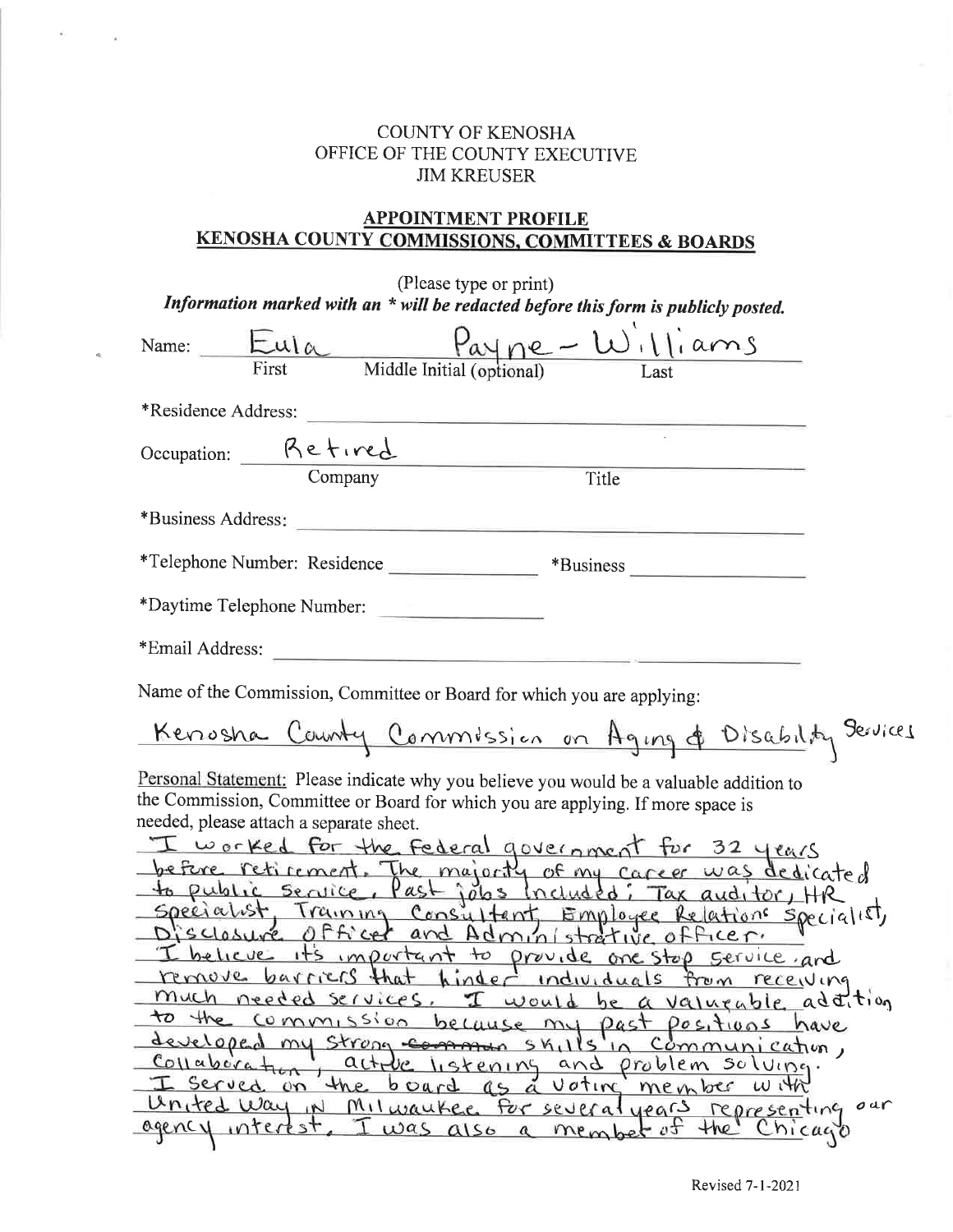Kenosha County Commissions, Committees & Boards Appointment Profile - Page 2

Additional Information: <u>board</u> hosting health tairs; on o Nominee's Supervisory District: <u>Kenosha County - 13</u> Special Interests: Indicate organizations or activities in which you have a special interest but may not have been actively involved. <u>health fai</u> Do you or have you done business with any part of Kenosha County Government in the past 5 years? Yes () No ( $\chi$ ) If yes, please attach a detailed explanation. Affiliations: List affiliations in all service groups, public service organizations, social or charitable groups, labor, business or professional organization, and indicate if it was a board or staff affiliation.  $s$  io  $\sim$  Ministry with Secend  $S$  taff  $A$   $f$   $f$ Church

Governmental Services: List services with any govemmental unit.

Conflict Of Interest: It would be inappropriate for you, as a current or prospective appointee, to have a member of your immediate family directly involved with any action that may come under the inquiry or advice of the appointed board, commission, or committee. A committee member declared in conflict would be prohibited from voting on any motion where "direct involvement" had been declared and may result in embarrassment to you and/or Kenosha County.

Eule

Signature of Nominee

 $12|14|21$ 

Date

Please Return To:

Kenosha County Executive <sup>1010</sup>- 56th Street Kenosha, WI 53140 Email: County.Executive@kenoshacounty.org